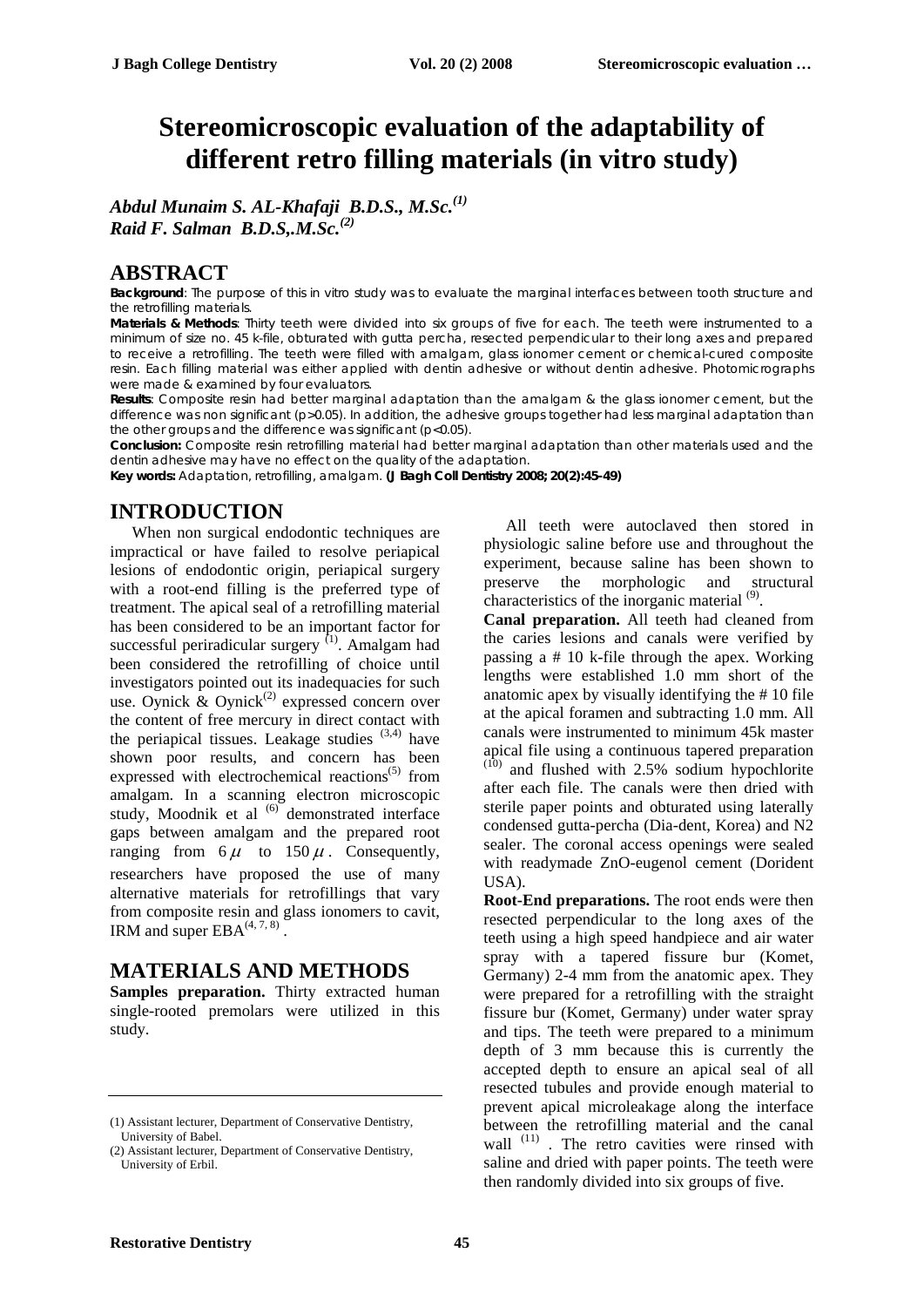**Root-End Fillings.** Teeth in group 1 were filled with glassionomer cement, mixed according to manufacturer's recommendations, condensed into the preparation and the surface burnished with a ball burnisher. Group 2 was filled in the same manner as group 1 after application of the syntac single component adhesive and cured with lightcure unit according to the manufacturer's instructions. Group  $\overline{3}$  was filled with chemicalcured composite resin (alpha-dent, USA), mixed according to manufacturer's instructions, condensed into the preparation and surface finished with finishing bur. Group 4 was filled in the same manner as group 3 after application of the syntac adhesive. Group 5 was filled with spherical amalgam alloy (Megalloy, Dentsply, USA), triturated according to the manufacturer's recommendations, condensed into the preparation and surface burnished with a ball burnisher. Group 6 was filled in the same manner as group 5 after application of the syntac adhesive. Each sample was stored in saline until the examination. **Stereomicroscopic examination.** All samples were air dried, and examined under stereosopic microscope at 40 x of the tooth/retrofilling interface.

**Evaluation.** Postoperative stereophotomicrographs were made of each specimen to compare the interface between the finished retrofilling material and the prepared root surface. Photomicrographs of specimens were viewed at 40 x, because this magnification appeared to reveal the most detail while maintaining the entire retrofilling / tooth interface. The photomicrographs were evaluated by four independent observers, three experienced endodontists (Master of Science degree in conservative dentistry), and one second-year postgraduate student. An attempt was made to standardize each evaluator before viewing the photomicrographs to reduce evaluator subjectivity. Each examiner evaluated the photomicrographs at three different periods in an effort to test intrajudge reliability. Photographs were projected for the examiners to evaluate in a random order. The examiners were not aware of the group from which any sample was taken.

**Rating Scale.** The interface was graded from 0 to 3 (0 =no space between the dentin wall & the retro filling material), (1=1-4 microns of space between the dentin wall and the retrofilling material), (2=4-8 microns of space present), and (3=>8 microns of gap present between the dentin and the retrofilling). The data were then statistically evaluated nonparametrically using Kruskal-Wallis one-way analysis of variance.

## **RESULTS**

**The Retrofilling Materials.** The rating scale for each sample and the rating for each group are presented in tables 1 and 2. By using Kruskal-Wallis one-way analysis of variance, the chemical cured composite resin retrofilling material (group 3 and 4) had showed lower score than the amalgam and glassionomer cement groups and amalgam groups (group 5 and 6 ) had showed lower score than the glassionomer cement groups (group 1 and 2), however , the difference was non significant ( $p>0.05$ ) (Figure 1).

**The Dentin Adhesive.** By using Kruskal-Wallis one-way analysis of variance, the adhesive groups together (groups 2, 4 and 6) had showed higher score than the nonadhesive groups (groups 1,3 and 5), and the difference was significant (p<0.05). For the glassionomer coment groups, the group 2 (with dentin adhesive) had showed higher score than the group 1 (without dentin adhesive) and the difference was significant  $(p<0.05)$ .

For the chemical-cured composite resin groups, the group 3 (without adhesive) had showed higher score than group 4 (with adhesive), however the difference was non significant (p>0.05). For the amalgam groups, there was no difference in the scores between group 5 and 6 (Figure 2).

# **DISCUSSION**

Marginal adaptation as an indirect method of determining a retrofilling material's sealability as has been established by Stabholz etal <sup>(12)</sup>. The criteria of our study used this indirect method along with the presence of space to evaluate the sealing ability of various materials. It appears that composite resin had excellent marginal adaptation & all the evaluators consistently rated these samples in the 0 or 1 category. These findings seem to agree with the premise of Abdal & Retief (4). The excess material extending on to the resected root surface obscured the marginal interface in every sample to a varying degree, resulting in the evaluators making a more subjective rating of the samples. This subjectivity was amplified in these samples because the photomicrographs were only two-dimensional representations of three-dimensional object. The evaluators had trouble determining marginal adaptation from overfilling of the preparation because only one plane was visible. One problem with the stereomicroscopic studies is that the teeth are dehydrated, which may lead to many cracks in the resected & filled root-end surfaces. When these teeth were evaluated a determination should be made between what was artifact & what was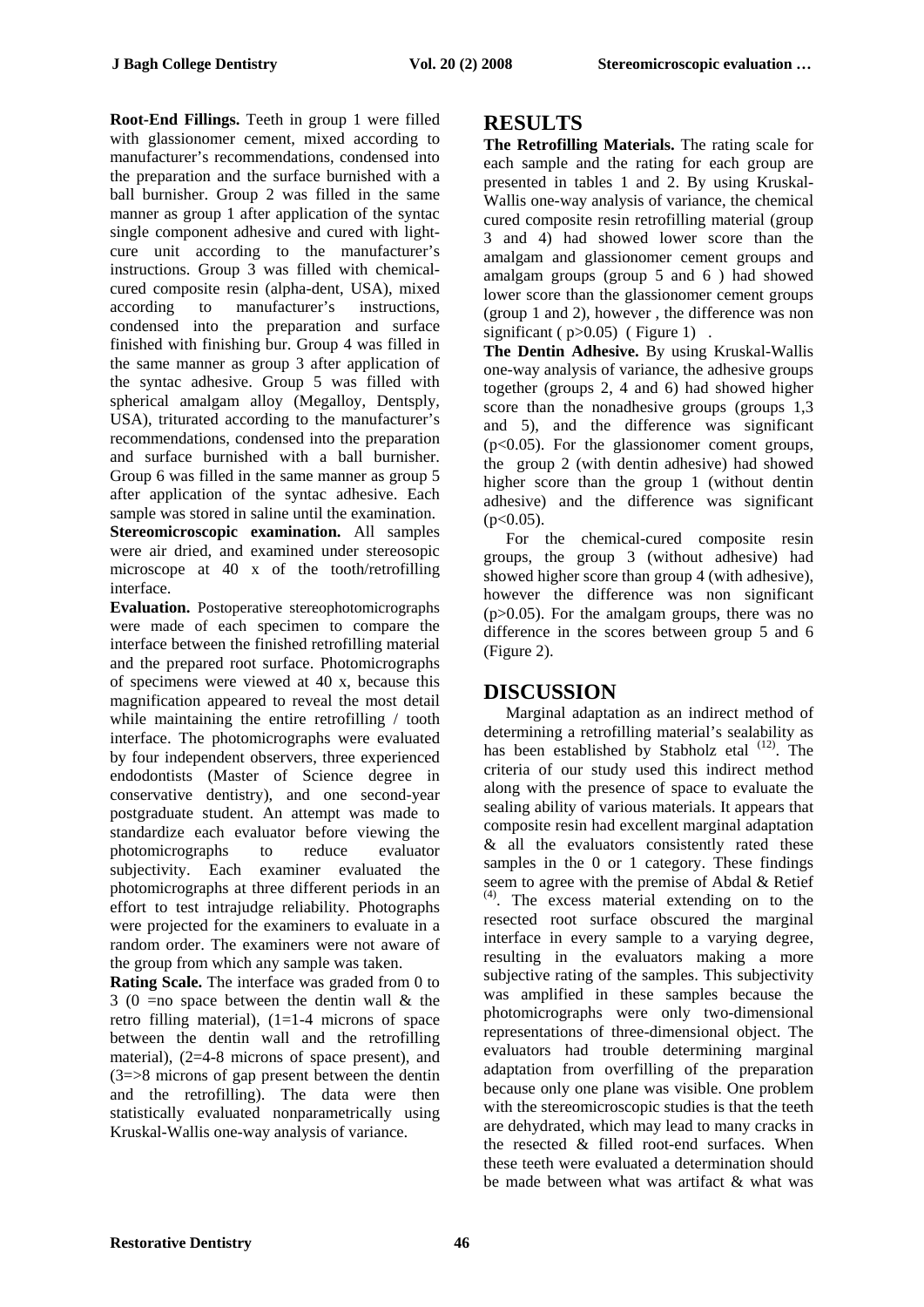caused by the procedure itself. At higher magnification it was determined that the root fractures & large interface gaps in this study were artifact and occurred after the retrofilling was placed. We arrived at this conclusion because the retrofilling material interface & the canal walls were mirror images of one another. The large gaps were only seen along fracture lines or fracture planes. Therefore, many larger gaps that were present were not considered in the rating of the samples. This was also conveyed to the evaluators; examples were shown to clarify this problem before viewing the photomicrographs.

- 1. Harty FJ, Parkins BJ, Wengraf AM. The success rate of apicoectomy. A retrospective study of 1,016 cases. Br Dent J 1970; 129: 407-13.
- 2. Oynick J, Oynick T. A study of a new material for retrograde fillings. J Endodon 1978; 4: 203-6.
- 3. Kos WL, Aulozzi DP, Gerstein H. A comparative bacterial microleakage study of retrofilling materials. J Endodon 1982; 8: 355-8.
- 4. Abdal Ak, Retief DH. The apical seal via the retrosurgical approach. I. A preliminary study. Oral Surg 1982; 53: 614–21.
- 5. Hohenfeldt PR, Aurelio JA, Gerstein H. Electrochemical corrosion in the failure of apical amalgam. Report of two cases. Oral Surg 1985; 59: 658-60.
- 6. Moodnik RM, Levey MH, Bensen MA, Borden BG. Retrograde amalgam filling: A scanning electron microscope study. J Endodon 1975; 1: 28- 31.
- 7. Bondra DL, Hartwell GR, MacPherson MG, Portell FR. Leakage in vitro with IRM, high copper amalgam and EBA cement as retrofilling materials. J Endodon 1989; 15: 157-60.
- 8. Gartner AH, Dorn SO. Advances in endodontic surgery. Dent Clin N Amer 1992; 36: 357-78.
- 9. Coviello J, Brilliant JD, Wright J. Preliminary scanning electron microscopic study of the **REFERENCES** chlororosin lateral condensation technique. J<br>Endodon 1977; 3: 54-62.
	- 10. Brilliant JD, Christie WH. A taste of endodontics. J Acad Gen Dent 1975; 23: 29-36.
	- 11. Gilheany PA, Figdor D, Tyas MJ. Apical dentin permeability and microleakage associated with root end resection and retrograde filling. J Endodon 1994; 20: 22-6.
	- 12. Stabholz A, Shani J , Friedman S, Abed J. Marginal adaptation of retrograde fillings and its correlation with sealability. J Endodon 1985; 11: 218-23.

|                         | Table 1. Raulig          |                                              |                |                |                           |                         | <b>SCAIT FUL TALIS SAMPLE</b> |                |                                        |                |                  |                |                  |
|-------------------------|--------------------------|----------------------------------------------|----------------|----------------|---------------------------|-------------------------|-------------------------------|----------------|----------------------------------------|----------------|------------------|----------------|------------------|
| <b>Groups</b>           | <b>Sample</b>            | evaluator 2 <sup>nd</sup><br>1 <sup>st</sup> |                |                | evaluator 3 <sup>rd</sup> |                         |                               |                | evaluator 4 <sup>th</sup><br>evaluator |                |                  |                |                  |
| <b>Scores</b>           |                          | I                                            | $\mathbf{I}$   | III            | $\mathbf I$               | $\overline{\mathbf{u}}$ | III                           | I              | $\overline{\mathbf{u}}$                | Ш              | I                | $\mathbf{I}$   | III              |
| I                       | 1                        | 1                                            | 1              | $\mathbf{1}$   | $\mathbf{0}$              | $\mathbf{0}$            | $\boldsymbol{0}$              | $\mathbf{1}$   | 1                                      | $\mathbf{1}$   | $\mathbf{0}$     | $\theta$       | 1                |
| (GIC)                   | $\overline{c}$           | 1                                            | 1              | $\mathbf{1}$   | 1                         | 1                       | 1                             | 1              | 1                                      | 1              | 1                | 1              | 1                |
|                         | $\overline{\mathbf{3}}$  | 1                                            | 1              | $\mathbf{1}$   | 1                         | 1                       | 1                             | 1              | 1                                      | 1              | 1                | 1              | $\mathbf{1}$     |
| 55                      | $\overline{4}$           | 1                                            | 1              | $\mathbf{1}$   | 1                         | 1                       | 1                             | 1              | 1                                      | 1              | 1                | 1              | $\mathbf{1}$     |
|                         | 5                        | 1                                            | 1              | $\mathbf{1}$   | $\mathbf{1}$              | 1                       | 1                             | $\mathbf{1}$   | 1                                      | 1              | 1                | 1              | $\mathbf{1}$     |
| $\mathbf{I}$            | $\mathbf{1}$             | $\overline{2}$                               | $\overline{c}$ | $\overline{c}$ | $\overline{c}$            | $\overline{c}$          | $\overline{c}$                | $\overline{c}$ | $\overline{c}$                         | $\overline{2}$ | $\overline{c}$   | $\overline{c}$ | $\frac{2}{3}$    |
| $(GIC+DBA)$             | $\overline{2}$           | $\overline{3}$                               | 3              | 3              | 3                         | $\overline{3}$          | $\overline{3}$                | $\overline{3}$ | $\overline{3}$                         | $\overline{3}$ | $\overline{3}$   | $\overline{3}$ |                  |
|                         | $\overline{3}$           | 1                                            | 1              | $\mathbf{1}$   | 1                         | 1                       | $\mathbf{1}$                  | $\mathbf{1}$   | 1                                      | $\mathbf{1}$   | 1                | 1              | $\mathbf{1}$     |
| 111                     | $\overline{4}$           | $\overline{2}$                               | 3              | 3              | $\overline{2}$            | $\overline{2}$          | $\overline{2}$                | $\overline{2}$ | $\overline{2}$                         | $\overline{2}$ | $\overline{2}$   | $\overline{2}$ | $\frac{2}{2}$    |
|                         | 5                        | 1                                            | 1              | $\mathbf{1}$   | 1                         | 1                       | $\mathbf{1}$                  | 1              | 1                                      | $\mathbf{1}$   | $\mathbf{1}$     | 1              |                  |
| III                     | $\mathbf{1}$             | $\mathbf{1}$                                 | $\mathbf{1}$   | $\mathbf{1}$   | $\overline{0}$            | $\overline{0}$          | $\overline{0}$                | $\overline{0}$ | $\overline{0}$                         | $\overline{0}$ | $\overline{0}$   | $\overline{0}$ | $\mathbf{0}$     |
| (COMPOSITE)             | $\overline{c}$           | 1                                            | 1              | $\mathbf{1}$   | 1                         | 1                       | 1                             | 1              | 1                                      | 1              | 1                | 1              | $\mathbf{1}$     |
|                         | $\overline{3}$           | $\mathbf{1}$                                 | 1              | $\mathbf{1}$   | 1                         | 1                       | 1                             | 1              | 1                                      | 1              | 1                | 1              | $\mathbf{1}$     |
| 76                      | $\overline{4}$           | $\overline{c}$                               | $\overline{c}$ | $\overline{c}$ | $\overline{c}$            | $\overline{c}$          | $\overline{c}$                | $\overline{c}$ | $\overline{c}$                         | $\overline{c}$ | $\overline{2}$   | $\overline{2}$ | 3                |
|                         | 5                        | $\overline{2}$                               | $\overline{2}$ | $\overline{2}$ | $\overline{2}$            | $\overline{2}$          | $\overline{2}$                | $\overline{2}$ | $\overline{2}$                         | $\overline{2}$ | $\overline{2}$   | $\overline{2}$ | $\overline{2}$   |
| IV                      | $\overline{1}$           | $\overline{1}$                               | $\mathbf{1}$   | $\mathbf{1}$   | $\mathbf{1}$              | $\mathbf{1}$            | $\mathbf{1}$                  | $\mathbf{1}$   | $\overline{1}$                         | $\overline{1}$ | $\mathbf{1}$     | $\mathbf{1}$   | $\overline{1}$   |
| (COMPOSITE DBA)         | $\frac{2}{3}$            | 1                                            | 1              | 1              | 1                         | 1                       | 1                             | 1              | 1                                      | 1              | 1                | 1              | $\mathbf{1}$     |
|                         |                          | 1                                            | 1              | $\mathbf{1}$   | 1                         | 1                       | 1                             | 1              | 1                                      | $\mathbf{1}$   | 1                | 1              | $\mathbf{1}$     |
| 51                      | $\overline{4}$           | $\mathbf{1}$                                 | 1              | $\mathbf{1}$   | $\overline{0}$            | $\theta$                | $\overline{0}$                | 1              | 1                                      | 1              | 1                | $\overline{0}$ | $\mathbf{1}$     |
|                         | 5                        | $\mathbf{1}$                                 | 1              | $\mathbf{1}$   | $\boldsymbol{0}$          | $\boldsymbol{0}$        | $\boldsymbol{0}$              | $\mathbf{1}$   | 1                                      | $\mathbf{1}$   | $\boldsymbol{0}$ | 1              | $\boldsymbol{0}$ |
| $\overline{\mathbf{V}}$ | $\overline{1}$           | $\mathbf{1}$                                 | 1              | $\mathbf{1}$   | $\mathbf{1}$              | $\mathbf{1}$            | $\mathbf{1}$                  | $\mathbf{1}$   | 1                                      | $\mathbf{1}$   | $\mathbf{1}$     | 1              | $\mathbf{1}$     |
| (Amalgam)               | $\overline{c}$           | 1                                            | 1              | $\mathbf{1}$   | 1                         | 1                       | 1                             | $\mathbf{1}$   | 1                                      | 1              | 1                | 1              | $\mathbf{1}$     |
|                         | $\overline{3}$           | 1                                            | 1              | $\mathbf{1}$   | 1                         | 1                       | 1                             | 1              | 1                                      | 1              | 1                | 1              | 1                |
| 73                      | $\overline{4}$           | 1                                            | 1              | 1              | 1                         | 1                       | $\mathbf{1}$                  | 1              | 1                                      | $\mathbf{1}$   | 1                | 1              | $\mathbf{1}$     |
|                         | 5                        | $\overline{2}$                               | $\overline{2}$ | 3              | $\overline{2}$            | $\overline{2}$          | $\overline{c}$                | $\overline{c}$ | $\overline{2}$                         | $\overline{2}$ | $\overline{2}$   | $\overline{2}$ | $\overline{2}$   |
| VI                      | $\mathbf{1}$             | $\mathbf{1}$                                 | $\mathbf{1}$   | $\mathbf{1}$   | $\mathbf{1}$              | $\mathbf{1}$            | $\mathbf{1}$                  | $\mathbf{1}$   | $\mathbf{1}$                           | $\mathbf{1}$   | $\mathbf{1}$     | $\mathbf{1}$   | $\mathbf{1}$     |
| (Amalgam+DBA)           | $\overline{c}$           | $\overline{2}$                               | $\overline{c}$ | $\overline{c}$ | $\overline{2}$            | $\overline{2}$          | $\overline{c}$                | $\overline{c}$ | $\overline{2}$                         | $\overline{c}$ | $\overline{c}$   | $\overline{c}$ | $\frac{2}{1}$    |
|                         | $\overline{3}$           | $\mathbf{1}$                                 | $\mathbf{1}$   | $\mathbf{1}$   | $\mathbf{1}$              | $\mathbf{1}$            | $\mathbf{1}$                  | $\mathbf{1}$   | $\mathbf{1}$                           | $\mathbf{1}$   | $\mathbf{1}$     | $\mathbf{1}$   |                  |
| 72                      | $\overline{\mathcal{L}}$ | 1                                            | 1              | $\mathbf{1}$   | 1                         | 1                       | $\mathbf{1}$                  | 1              | 1                                      | 1              | 1                | 1              | $\mathbf 1$      |
|                         | 5                        | 1                                            | 1              | 1              | $\mathbf{1}$              | 1                       | 1                             | $\mathbf{1}$   | 1                                      | 1              | 1                | 1              | 1                |

**Table 1: Rating Scale For each sample**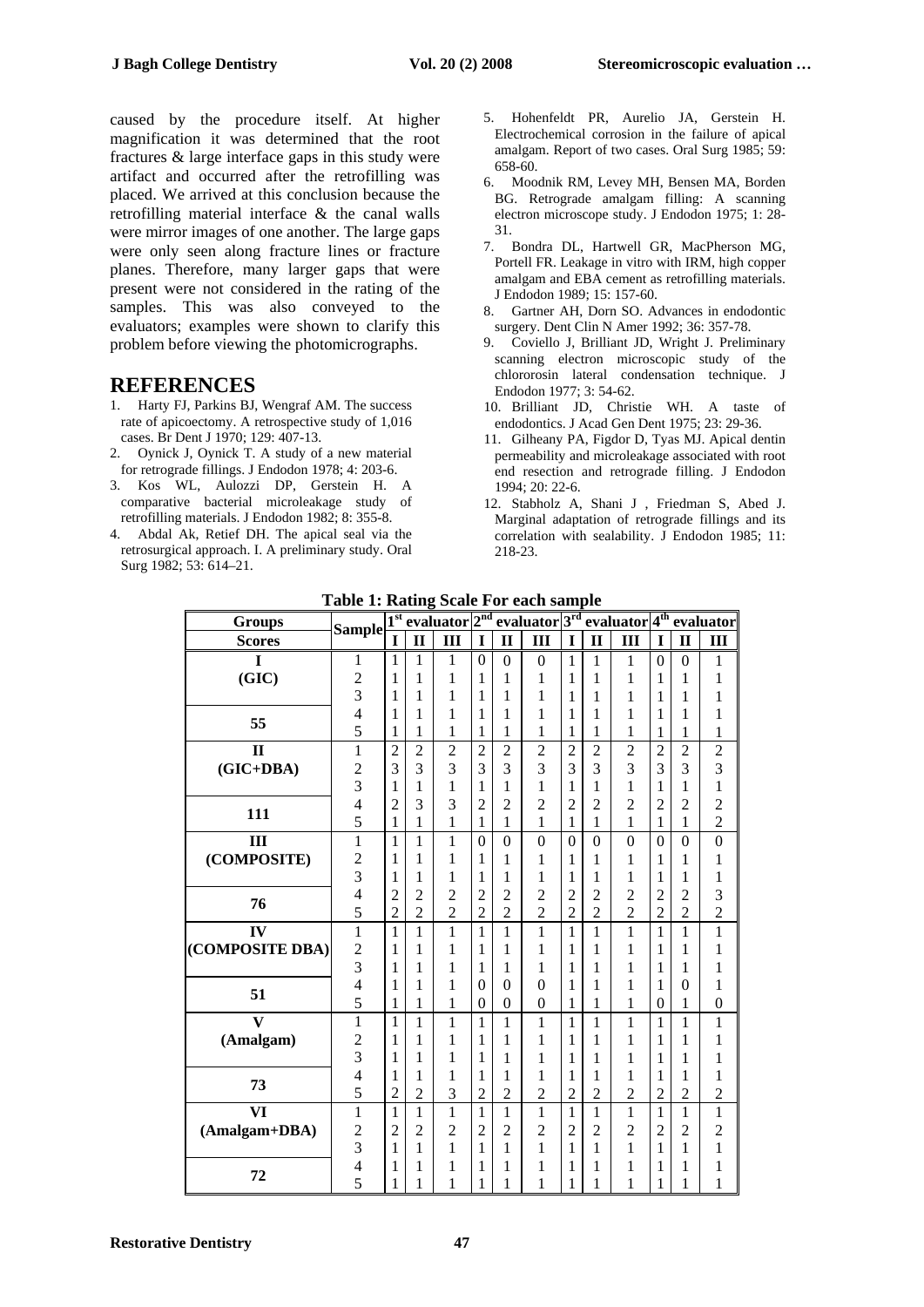| rudic 1            | $\cdots$                                        | $\frac{1}{2}$           | <b>Group Scale</b> |                |  |  |
|--------------------|-------------------------------------------------|-------------------------|--------------------|----------------|--|--|
| <b>Groups</b>      |                                                 | Sample Sample scale     | Mean scores Mean   |                |  |  |
| $I.$ (GIC)         | $\mathbf{1}$                                    | 1                       |                    |                |  |  |
|                    | $\overline{\mathbf{c}}$                         | 1                       |                    |                |  |  |
|                    |                                                 | 1                       | 5                  | $\mathbf{1}$   |  |  |
|                    | $\frac{3}{4}$                                   | 1                       |                    |                |  |  |
|                    | $\overline{5}$                                  | $\mathbf 1$             |                    |                |  |  |
|                    | $\overline{1}$                                  | $\overline{c}$          |                    |                |  |  |
|                    |                                                 | 3                       |                    | $\overline{c}$ |  |  |
| II.(GIC+DBA)       |                                                 | $\mathbf 1$             | 9                  |                |  |  |
|                    |                                                 | $\overline{c}$          |                    |                |  |  |
|                    | $\frac{2}{3}$ 4 5 $\frac{5}{1}$                 | $\mathbf{1}$            |                    |                |  |  |
| III. (composite)   |                                                 | $\overline{0}$          |                    | $\mathbf{1}$   |  |  |
|                    |                                                 | 1                       |                    |                |  |  |
|                    |                                                 | $\mathbf{1}$            | 6                  |                |  |  |
|                    |                                                 | $\overline{c}$          |                    |                |  |  |
|                    | $\frac{2}{3}$ 4 5 1                             | $\overline{c}$          |                    |                |  |  |
|                    |                                                 | $\mathbf{1}$            |                    | $\mathbf{1}$   |  |  |
|                    |                                                 | 1                       |                    |                |  |  |
| IV.(composite+DBA) |                                                 | 1                       | 6                  |                |  |  |
|                    |                                                 | 1                       |                    |                |  |  |
|                    | $\frac{2}{3}$ 4 5 $\frac{5}{1}$                 | $\overline{2}$          |                    |                |  |  |
|                    |                                                 | $\mathbf{1}$            |                    | $\mathbf{1}$   |  |  |
|                    |                                                 | 1                       |                    |                |  |  |
| V.(amalgam)        |                                                 | $\mathbf{1}$            | 6                  |                |  |  |
|                    |                                                 | $\mathbf{1}$            |                    |                |  |  |
|                    | $\frac{2}{3}$ 4 5 1                             | $\overline{\mathbf{c}}$ |                    |                |  |  |
|                    |                                                 | $\overline{1}$          |                    |                |  |  |
|                    | $\begin{array}{c} 2 \\ 3 \\ 4 \\ 5 \end{array}$ | $\overline{c}$          |                    | $\mathbf{1}$   |  |  |
| VI .(amalgam+DBA)  |                                                 | $\mathbf{1}$            | 6                  |                |  |  |
|                    |                                                 | 1                       |                    |                |  |  |
|                    |                                                 | 1                       |                    |                |  |  |

**Table 2: Rating Scale for each group** 



**Figure 1: Differences between retrofilling materials**